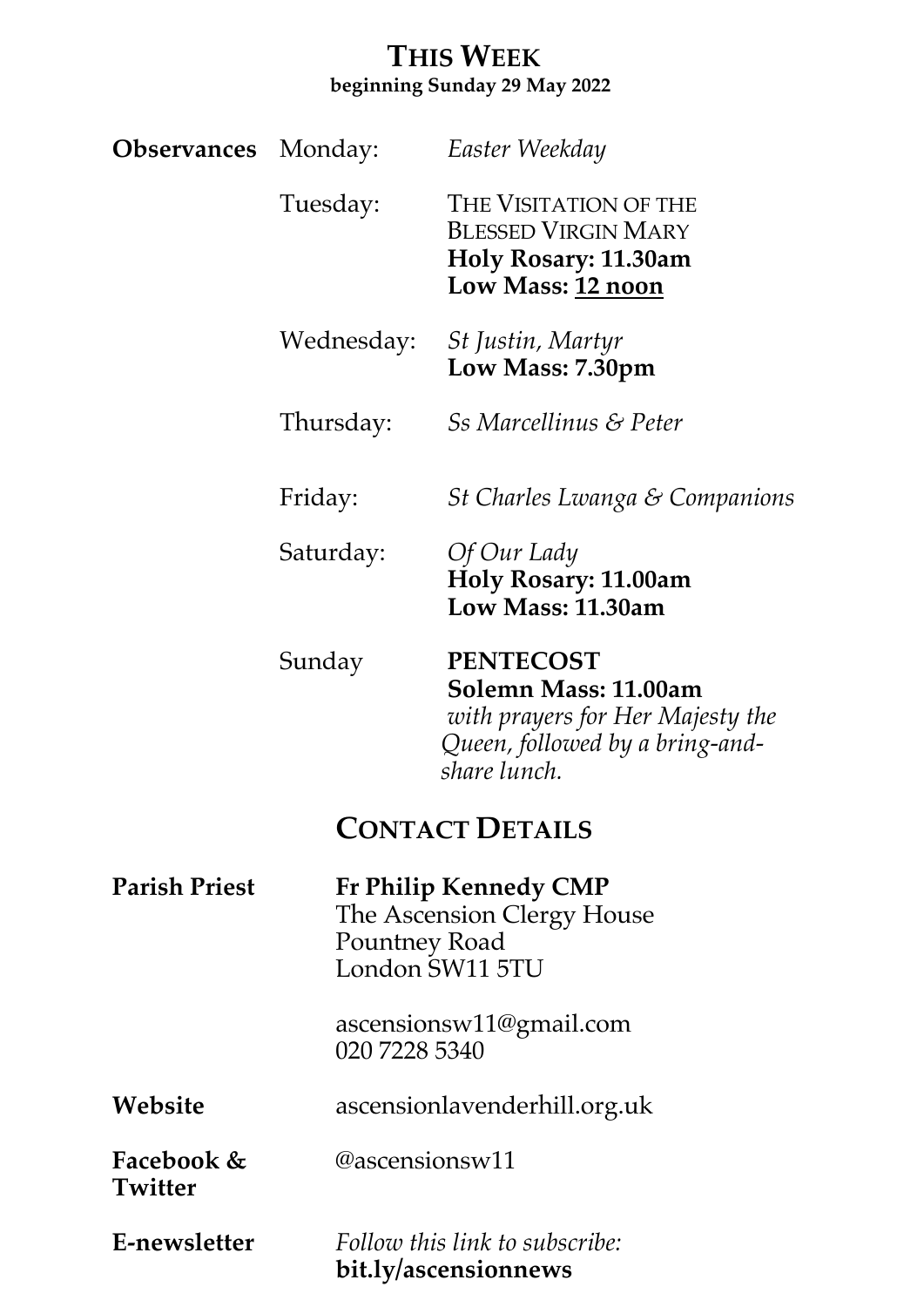# **FOR OUR PRAYERS**

*Those in need*

Joan Aubee, Hazel Sack, Ruth Cansdale, Arthur Shorey, Constance, Joanne Donaghy, Kingsley Eson, Beryl Hodges, Siobhan Manning, Roberto Sanchat, Sergio, Elly Kostur, Bernadette Savage, Catherine.

*We pray for peace in Ukraine.* 

*Anniversaries of death*

*30:* Herbert Edward Cullum, Flora Oaks, Clifford Ward

- *31:* Edwin Arthur Pink, Sr Mary Magdalen SSM
- *1:* Mary Seabrook, Adelaide Jones
- *2:* Henry Smithson Milner (pr)
- *3:* Lethem White
- *4:* Margaret Maxwell Mulvaney, Eliza-Mary Pittock

# **NOTICES**

## **WELCOME**

to all our visitors. Thank you for your presence with us today; we hope you will be able to stay after Mass for refreshments.

## **THANK YOU**

to those who have worked very hard in preparation for today – with preparing the church, the flowers, the refreshments, the music and the liturgy. Thank you to members of the Choir of St Giles-in-the-Fields for being with us too.

# **PLATINUM JUBILEE PICNIC: SUNDAY 5 JUNE**

We will mark the occasion of Her Majesty the Queen's Platinum Jubilee on Sunday 5 June. The Church celebrates the great feast of Pentecost that day, and during Mass there will be special prayers for the Queen. After Mass there will be a bring-andshare Jubilee picnic, which we will hopefully be able to have outside. Pray for good weather!

## **TABLETOP SALE**

The next fundraising sale will be on Saturday 18 June between 10am and 2pm. Any offers of help to Ann Warwick, please.

## **WALSINGHAM CELL SOCIAL EVENING: SAT 11 JUNE** From 7pm, hosted by Ann & Jim Warwick. Tickets for entry

and the raffle available from Ann or Barbara.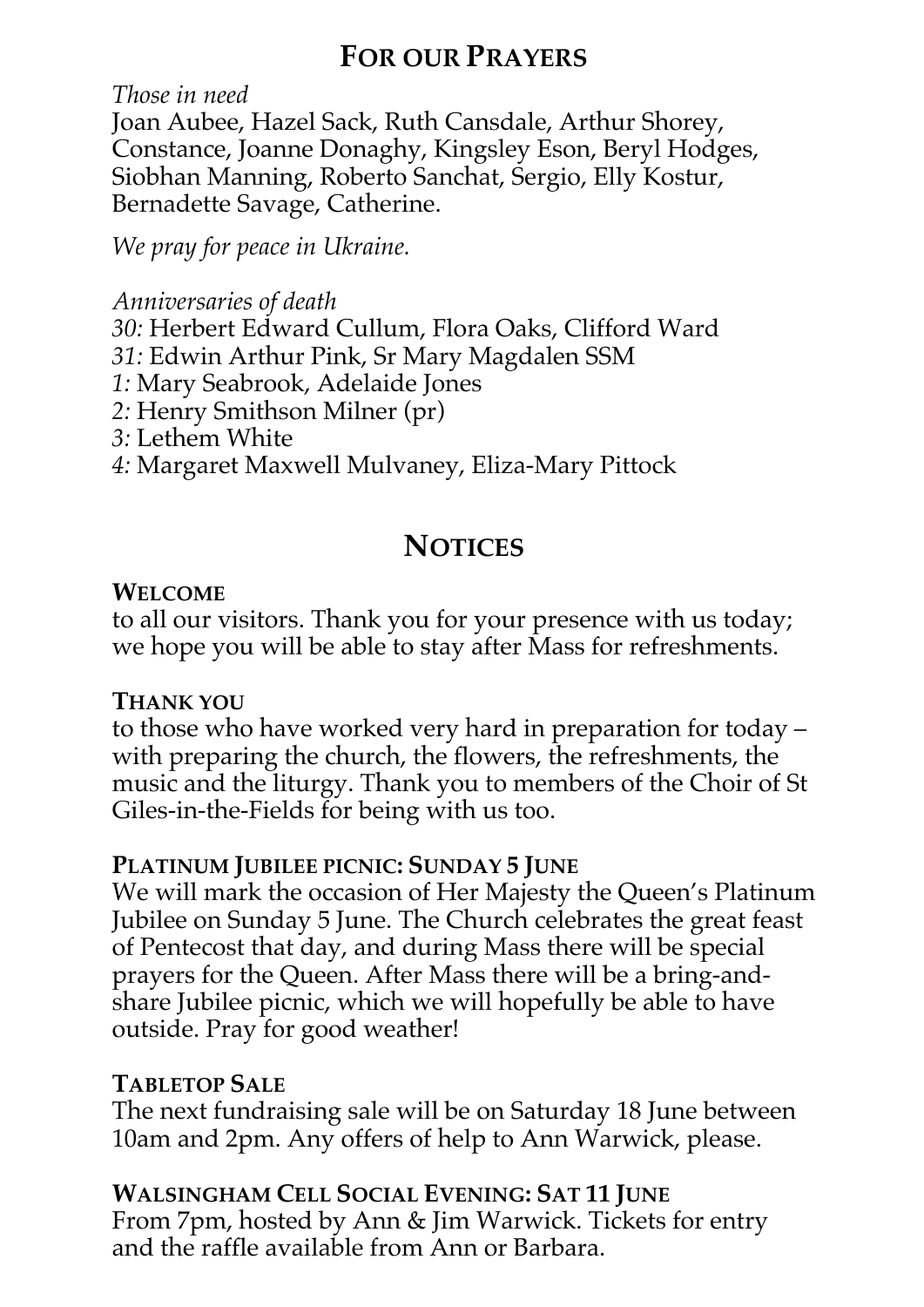#### **FRIDAY 24 JUNE: SOLEMNITY OF THE SACRED HEART OF JESUS**

Solemn Mass at 7.00pm, followed by drinks *Visiting Preacher*: Fr Damien Mason, Parish Priest of St Mary, Brookfield NW5.

#### **SUNDAY 3 JULY: DEDICATION FESTIVAL**

Our church building was consecrated on the Feast of St Peter & St Paul 1883 by Anthony Thorold, Bishop of Rochester. It is an opportunity to give thanks for and to pray for the repose of the souls of our founders and benefactors, deceased clergy and worshippers; and also to dedicate ourselves afresh to the ministry of the Church in this place.

*Visiting Preacher:* Fr Max Marsh,

Assistant Curate, St Mary, Lewisham

#### **FR LUKE DEMETRI: ORDINATION & FIRST MASS**

Please remember Fr Luke (our sometime parishioner & Churchwarden) who is preparing for his ordination to the Priesthood. The traditional prayer cards are available at the back of church: please take one away with you and please pray for him.

*Ordination*: Saturday 9 July at 3pm; *First Mass*: Sunday 10 July at 5pm. Both services at St Michael's, Croydon CR0 1UA. To help with seating and catering arrangements, please sign the lists at the back of church if you intend to be present.

The PCC has agreed that a gift be sourced for Fr Luke to mark these two important occasions. If you would like to make a contribution please see Ann Warwick.

#### **ANNUAL PAROCHIAL CHURCH MEETING**

The meeting took place last Sunday following Mass, and the following have been elected as Parish Officers for the next year. Thank you to them for their willingness to stand and to serve in the Parish in this way:

| Churchwardens:      | Esther Mercer & Ann Warwick                                                                                                                                      |
|---------------------|------------------------------------------------------------------------------------------------------------------------------------------------------------------|
|                     | Deanery Synod Reps: Ruthlyn Cansdale & David Neil-Smith                                                                                                          |
| <b>PCC</b> Members: | Collet Blake, Cynthia Buchanan, Robin<br>Farquhar-Thomson, Gloria Harper, Barbara<br>Marcham, Cath Papangelou, Carlene<br>Powell, Dean Warwick, Jacqui Wilkinson |